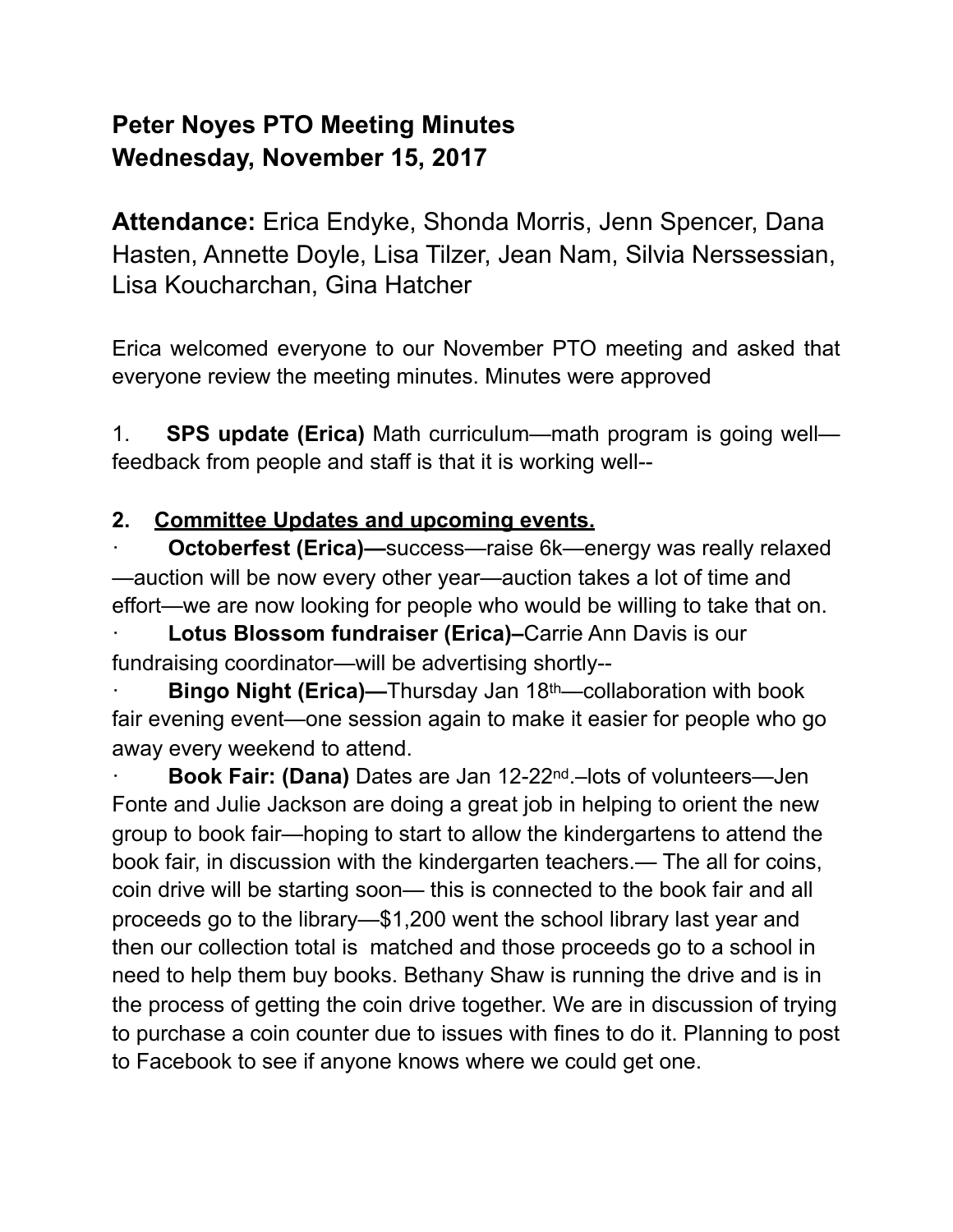**Fundraising: (Dana)** We are trying a new app (Script) that gives the school a percentage of what people buy. This will be launched after the holidays, to help to not miss the holiday shopping and to not exhaust people after holiday spending we will be advertising for gift cards for Hanukah and Christmas. A link will be posted on the website, and an email blast will go out with a link for you to go to buy your gift cards through. Basically, you can buy gift cards and we get a % back—they have a website and a app you pay 15cents per transactions on presto pay—or Dana will buy some cards and you would buy directly through the school through her--% that is given to the school is a variable percentage, this seems to be dependent on the store and how much we get back. All you should do is enter the code from the link that will be sent to the families and you would shop through the app—through presto pay-- stop and shop, whole foods, Starbucks, Dunkin doughnuts. Another school through this program gets 2k in revenue from a local grocery shopping with no additional costs to its families. Also, Tiny Prints and Shutterfly will give Peter Noyes 12% back on all purchases made through them, families should shop with the link that will be posting on Facebook and through our email blast

**Cookie Swap**—(Erica) Sign up genius for our teacher's cookie swap for December 5th, went out about 50/80 spots have been filled—will most likely will resend out to get more people to sign up as the date gets closer.

**Science fair (Dana)—March 7<sup>th</sup> early release—meeting Friday about it** —in discussion with  $5<sup>th</sup>$  grade teachers they are changing their curriculum to fit the science fair.

**Movie night**—scheduled for March 15<sup>th</sup> with a plan for a snow day March 16<sup>th—</sup> we are showing the emoji movie

**Fun run---(May 4--rain date may11th)** Fun run hoping to have it outside—big fundraiser—we raised a lot of money but the company took a lot of our proceeds—so hoping to organize the event ourselves in a similar fashion—looking to use less trinkets for the kids as prizes for after the event.

### **Open Positions**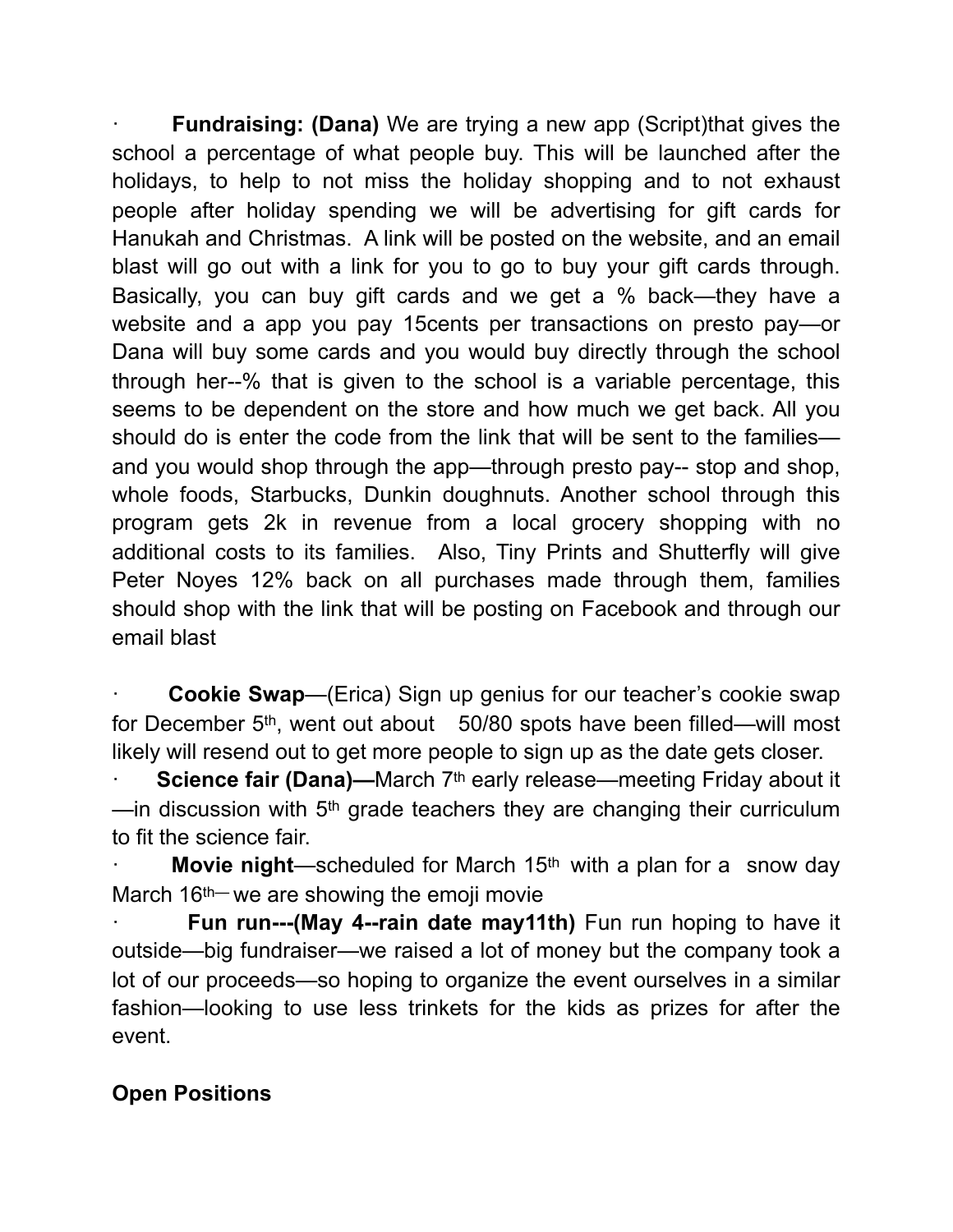a. Popsicles and playground—position remains open.

#### **Comments/Open Discussion**

**Playground initiative (jean)—idea to do a fundraiser each year to** help with funds—possibly a fun run—town wide to help possibly get the whole town involved. Still in discussions as to logistics of it.

**Benches out front (Annette)** —they were unsafe so were removed they are approximately \$500 to replace. The wood needs to be replaced on the bench along with the frame—in the talks about getting it replaced. Possibly a 5<sup>th</sup> grade end of the year gift.

**Parent car pickup (Annette)—Have had complaints that it feels** dangerous and not efficient to exit on the left on the concord road— in discussions chief Nix trying to figure out a way to fix the problem possibility to take down the metal gate going into the parking lot—issue with doing that is there is a big cut through problem through the parking lot —idea: to allow people exiting the car pickup line to exit by the Flynn building—it would require taking parking spots away—spots that are near the cemetery to create enough space to make 2 way traffic possible.—also need stay within a 15minute window to salvage learning time—talks of possibly doing it as a test run to see how it works before sacrificing the parking spots.

**SPS update: Lisa—was initially thought to vote for a shared** superintendent—in order to do that SPS and the LS school committee would have to agree—it was voted to explore all the options—LS Bella Wong is really busy and difficult for her to split her time—it is really complicated to share administrative—doesn't make sense to bring in an interim so we posted with school committee for a permanent position